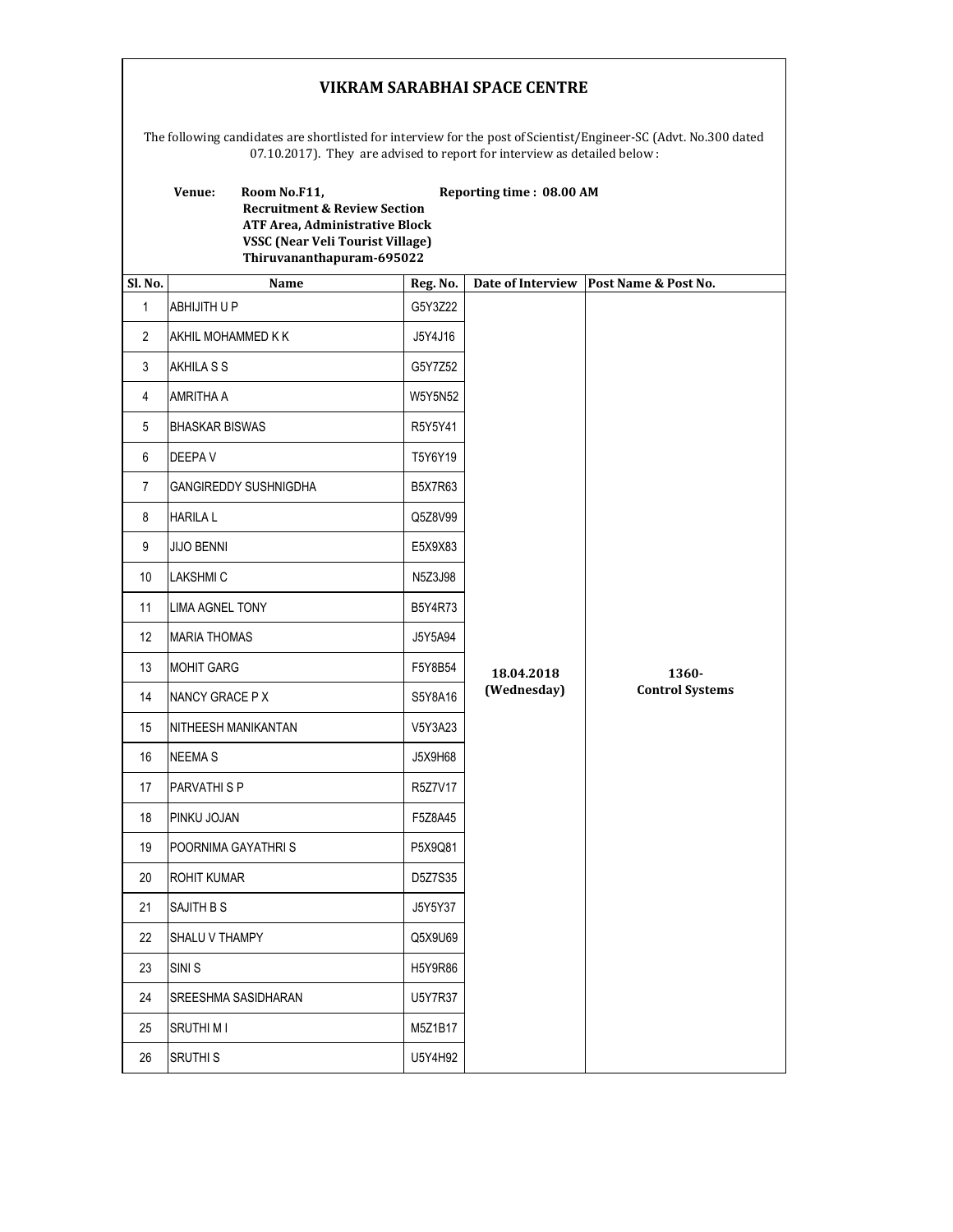| $\mathbf{1}$   | <b>AKHIL SURENDRAN</b>        | W5Z5H22 |                         |                                 |
|----------------|-------------------------------|---------|-------------------------|---------------------------------|
| $\overline{2}$ | <b>ANAMIKA</b>                | W5X9Y59 |                         |                                 |
| 3              | <b>ANNA S VARGHIS</b>         | V5Y1S49 |                         |                                 |
| 4              | ANOOP <sub>S</sub>            | L5Y9W37 |                         |                                 |
| 5              | ANUPAMA V KUMAR               | E5Y9R95 |                         |                                 |
| 6              | ANUSREE RAJAN                 | G5Z8Q11 |                         |                                 |
| $\overline{7}$ | <b>ASHITHA P N</b>            | G5Z3Y44 |                         |                                 |
| 8              | <b>ASWATHY V</b>              | Q5Z2H24 |                         |                                 |
| 9              | AYYAPPAN SUBHADRA ANITHA NAIR | M5Z7B44 |                         |                                 |
| 10             | <b>CHITRA MV</b>              | K5Y3B31 |                         |                                 |
| 11             | <b>DURGA NAIR S</b>           | L5Z7T45 |                         |                                 |
| 12             | <b>GIRIJA S</b>               | G5Z4U53 |                         |                                 |
| 13             | NAJIYA A N                    | J5Z5C73 | 19.04.2018<br>(Thurday) | 1360-<br><b>Control Systems</b> |
| 14             | <b>NIVETHA P</b>              | R5X8L38 |                         |                                 |
| 15             | RAHMATH S HAMEED              | R5Z3T53 |                         |                                 |
| 16             | RAJASREE R                    | J5Y2E95 |                         |                                 |
| 17             | <b>RESHMAU</b>                | Q5Y8N45 |                         |                                 |
| 18             | <b>ROSE SIMON</b>             | V5Z4E17 |                         |                                 |
| 19             | <b>SALMAN BAIG Y</b>          | S5Z4L59 |                         |                                 |
| 20             | SHILPAMOL MATHEW              | P5Y7W21 |                         |                                 |
| 21             | <b>SIVAKUMAR POTHAN</b>       | E5Y8A66 |                         |                                 |
| 22             | <b>SUJINAK</b>                | P5Y8P84 |                         |                                 |
| 23             | SUNANDA LONA C                | P5Y1V72 |                         |                                 |
| 24             | TINU BABY V                   | S5Z5N77 |                         |                                 |
| 25             | VIVEK A                       | C5Y3D58 |                         |                                 |
| $\mathbf{1}$   | ABHIRAM KAMBRATH              | Q5Y7L76 |                         |                                 |
| $\overline{2}$ | ABRAHAM ABY V V               | S5Y6U22 |                         |                                 |
| 3              | <b>ACHUTH MOHAN</b>           | W5Y5B41 |                         |                                 |
| $\overline{4}$ | <b>AMAN GUPTA</b>             | K5Y7V71 |                         |                                 |
| 5              | ANJANA C                      | E5Y5E49 |                         |                                 |
| 6              | ANUPAMA A                     | S5Y6J35 |                         |                                 |
| 7              | ANVAR A                       | N5Z7K67 |                         |                                 |
| 8              | ARAVIND M                     | N5Y4E94 |                         |                                 |
| 9              | DAMARLA BALAJI                | R5Z3Z21 |                         |                                 |
| 10             | DEEPAK KUMAR SHARMA           | J5Z8S35 |                         |                                 |
| 11             | <b>DILJITH P</b>              | T5Z5H99 |                         |                                 |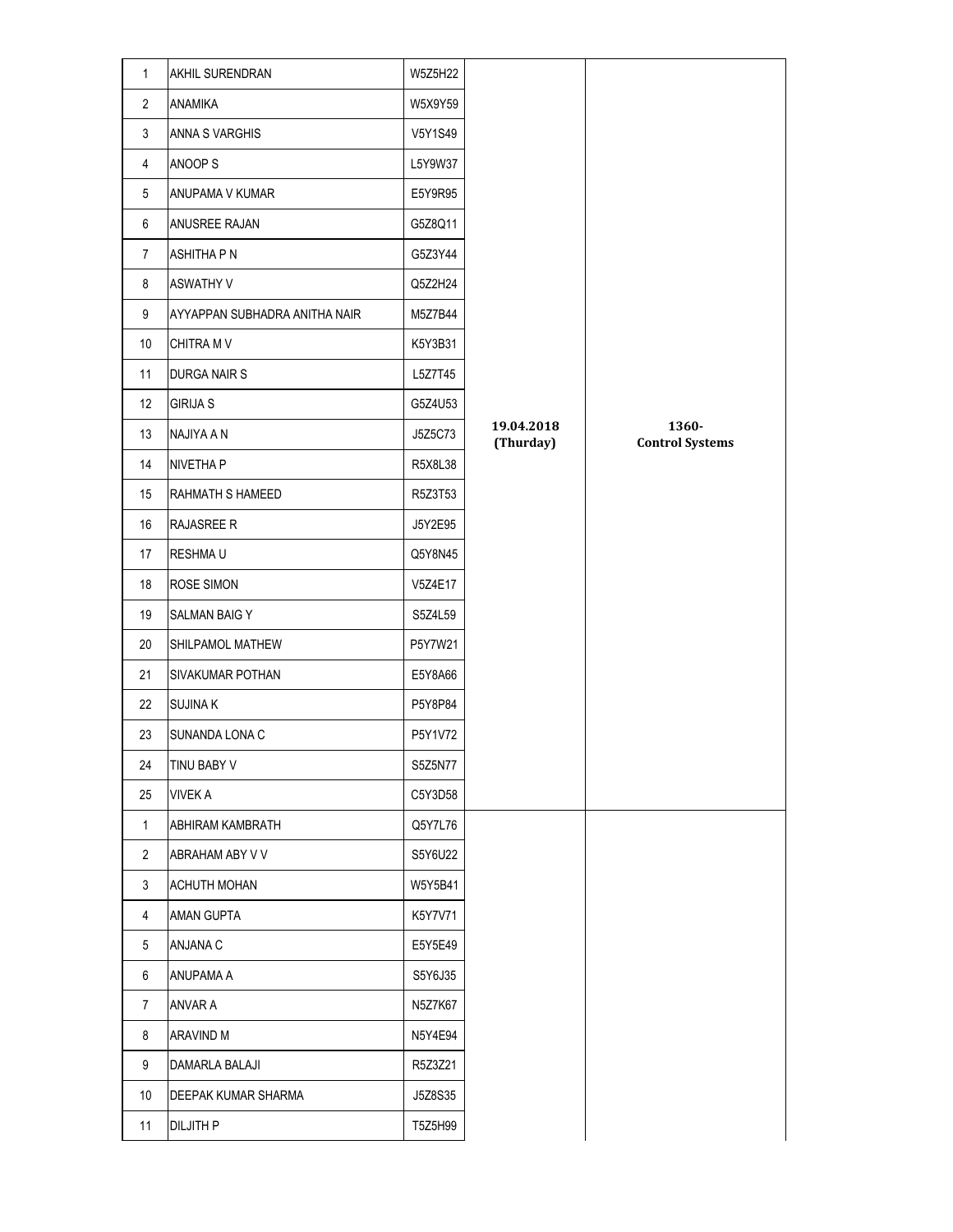| 12           | IEPILI RAJA KIRANA SARABA   | C5Y6Y21        |                        |                                                                           |
|--------------|-----------------------------|----------------|------------------------|---------------------------------------------------------------------------|
| 13           | <b>GOKUL M C</b>            | C5Y2P45        |                        |                                                                           |
| 14           | <b>KARTHIKEYAN L</b>        | C5Y3W75        | 20.04.2018             | 1356-Micro Electronics                                                    |
| 15           | P SREENIVASA REDDY          | F5Z2X22        | (Friday)               |                                                                           |
| 16           | PREM KUMAR A                | V5Y4H22        |                        |                                                                           |
| 17           | SAGAR C V                   | L5X9U77        |                        |                                                                           |
| 18           | SARANYA B T                 | E5Y5U79        |                        |                                                                           |
| 19           | SATISH KUMAR VERMA          | M5Z5C25        |                        |                                                                           |
| 20           | <b>SHANIL KURIACHAN</b>     | Q5Y5F78        |                        |                                                                           |
| 21           | SIREESHAN                   | P5Y2F86        |                        |                                                                           |
| 22           | SOOSHINIVETHY S S           | P5Z3W23        |                        |                                                                           |
| 23           | <b>SUMIT DUBEY</b>          | K5Z2C22        |                        |                                                                           |
| 24           | <b>SUTIRTHO BORAL</b>       | W5Z4R14        |                        |                                                                           |
| 25           | TONY C THOMAS               | N5Y5N66        |                        |                                                                           |
| 26           | <b>VEENA PT</b>             | T5Z4A21        |                        |                                                                           |
| 27           | VISHNU CHAITANYA PANUGANTI  | D5X9A53        |                        |                                                                           |
| 28           | VRINDA DAMODARAN            | L5Y7G16        |                        |                                                                           |
| $\mathbf{1}$ | ABHIJEET LAXMAN SANGLE      | J5Z2N17        |                        |                                                                           |
| 2            | <b>ANANTAPALLI PRANEETH</b> | K5Z1A51        |                        |                                                                           |
| 3            | <b>ASHMITA PATRA</b>        | U5Y1Z87        |                        |                                                                           |
| 4            | BATTULA DURGA SIVA DEERAJ   | E5Z1B89        |                        |                                                                           |
| 5            | <b>BOBU MANUEL JOLLY</b>    | N5Y7Z84        |                        |                                                                           |
| 6            | DINESHA KUMAR U             | R5Y9X43        |                        |                                                                           |
| 7            | <b>GEORGY KURIAN K</b>      | G5Z1W73        |                        |                                                                           |
| 8            | <b>HARISANKAR K R</b>       | H5Y7H97        |                        |                                                                           |
| 9            | <b>KARTHICK G</b>           | U5X8C85        |                        |                                                                           |
| 10           | <b>MAHENDRAN M</b>          | P5Y3K69        |                        | 1355-                                                                     |
| 11           | <b>MAIMUNNISA SHAIK</b>     | <b>W5Z7F45</b> | 23.04.2018<br>(Monday) | <b>Metallurical Engg/Material</b><br><b>Science/Industrial Metallurgy</b> |
| 12           | <b>NEHA GUPTA</b>           | S5Z7N21        |                        |                                                                           |
| 13           | <b>PRABHURAJ C U</b>        | G5Z2D65        |                        |                                                                           |
|              |                             | C5Y5C18        |                        |                                                                           |
| 14           | SATYABRATA MISHRA           |                |                        |                                                                           |
| 15           | <b>SHARVAN KUMAR</b>        | K5Y8W17        |                        |                                                                           |
| 16           | SIRASAVADA RAVI VARMA       | L5X9U57        |                        |                                                                           |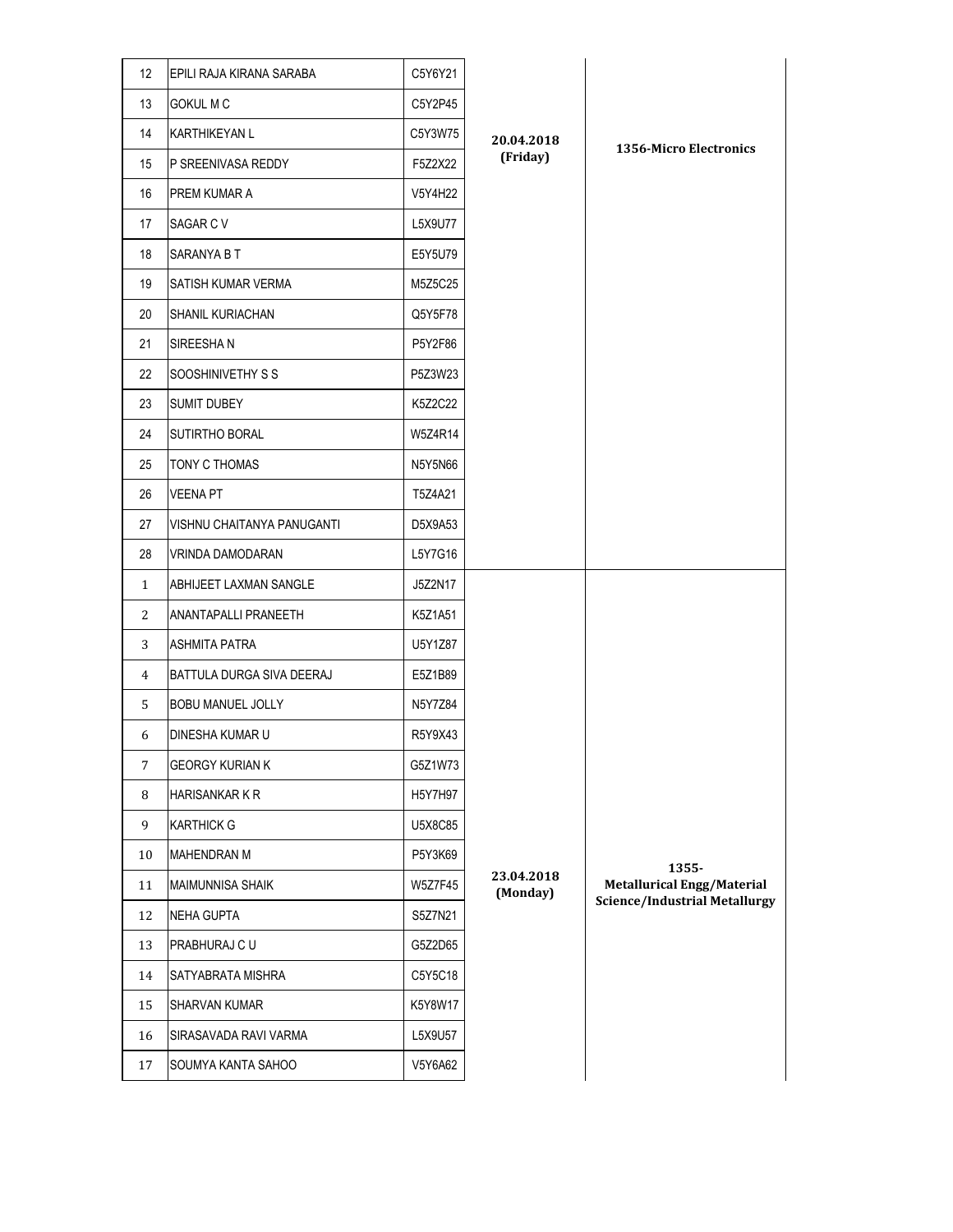| 18             | <b>SRINIVAS PERLA</b>          | L5Y6J96        |            |                                                    |
|----------------|--------------------------------|----------------|------------|----------------------------------------------------|
| 19             | <b>SUVIN SUKUMARAN</b>         | S5Z7T58        |            |                                                    |
| 20             | <b>TEJAS R</b>                 | F5X8E92        |            |                                                    |
| 21             | <b>VIVEK R</b>                 | M5Z8B73        |            |                                                    |
| $\mathbf{1}$   | <b>ANIRUDH C</b>               | P5Y5M73        |            |                                                    |
| 2              | <b>ARUN A</b>                  | N5Y5Q63        |            |                                                    |
| 3              | <b>ARUNKUMAR V</b>             | E5X8S59        |            |                                                    |
| 4              | <b>GARUGU MIDHUN KUMAR</b>     | T5Z3E11        |            |                                                    |
| 5              | <b>HARDIK VACHHANI</b>         | B5Z3H86        |            |                                                    |
| 6              | <b>HARSHAU</b>                 | E5Z7C28        |            |                                                    |
| $\overline{7}$ | <b>JAYALAKSHMI M</b>           | N5Z4V95        |            |                                                    |
| 8              | <b>JERRY JOSE</b>              | L5Z6E69        |            |                                                    |
| 9              | MANI RAGHU RAM KONIKI          | R5Y3Y59        |            |                                                    |
| 10             | POOJA M                        | E5Z6V49        | 24.04.2018 | 1355-<br><b>Metallurical Engg/Material</b>         |
| 11             | <b>PRADYUMN KOMMAJOSHYULA</b>  | T5Y5R58        | (Tuesday)  | <b>Science/Industrial Metallurgy</b>               |
| 12             | <b>PRAKASH S</b>               | M5Z1J28        |            |                                                    |
| 13             | <b>PRAMOD SL</b>               | <b>H5Y7H54</b> |            |                                                    |
| 14             | <b>PRIYANKA LALGE</b>          | K5Y4E73        |            |                                                    |
| 15             | <b>SANDIPAN DAS</b>            | N5Y8U75        |            |                                                    |
| 16             | <b>SHAKTHIPRIYA B</b>          | G5Y4S25        |            |                                                    |
| 17             | <b>SILVA BASU</b>              | C5X9B31        |            |                                                    |
| 18             | <b>SK MD HASAN</b>             | M5Y7S87        |            |                                                    |
| 19             | <b>SK WASIM HAIDAR</b>         | Q5X9N73        |            |                                                    |
| 20             | <b>TOMSON ANJILIVELIL</b>      | N5Z3R84        |            |                                                    |
| $\mathbf{1}$   | <b>AKHIL KT</b>                | M5Z4N94        |            |                                                    |
| $\overline{2}$ | <b>AMIT SAINI</b>              | T5Y3C17        |            |                                                    |
| 3              | <b>ANCHANA P</b>               | E5Z5S85        |            |                                                    |
| 4              | ANOOP GANESH A                 | C5Y5T21        |            |                                                    |
| 5              | <b>ASHOK KUMAR R</b>           | L5Z5G86        |            |                                                    |
| 6              | AVAIYA NIKUNJKUMAR KARSHANBHAI | P5Y7R43        |            |                                                    |
| 7              | <b>AVINASH JURIANI</b>         | R5Z8Y99        |            |                                                    |
| 8              | <b>BINYAM PK</b>               | U5Z2U33        |            |                                                    |
| 9              | CH RITURAJ                     | V5Z6K41        |            |                                                    |
| 10             | <b>DEEDI PATRICK</b>           | S5X7X81        | 01.05.2018 | 1357-Manufacturing<br><b>Technology/Production</b> |
| 11             | <b>DEEPAK G DILIP</b>          | E5X9Y44        | (Tuesday)  | <b>Engg/computer Aided</b><br><b>Manufacturing</b> |
| 12             | <b>DHURGAA</b>                 | J5X9M31        |            |                                                    |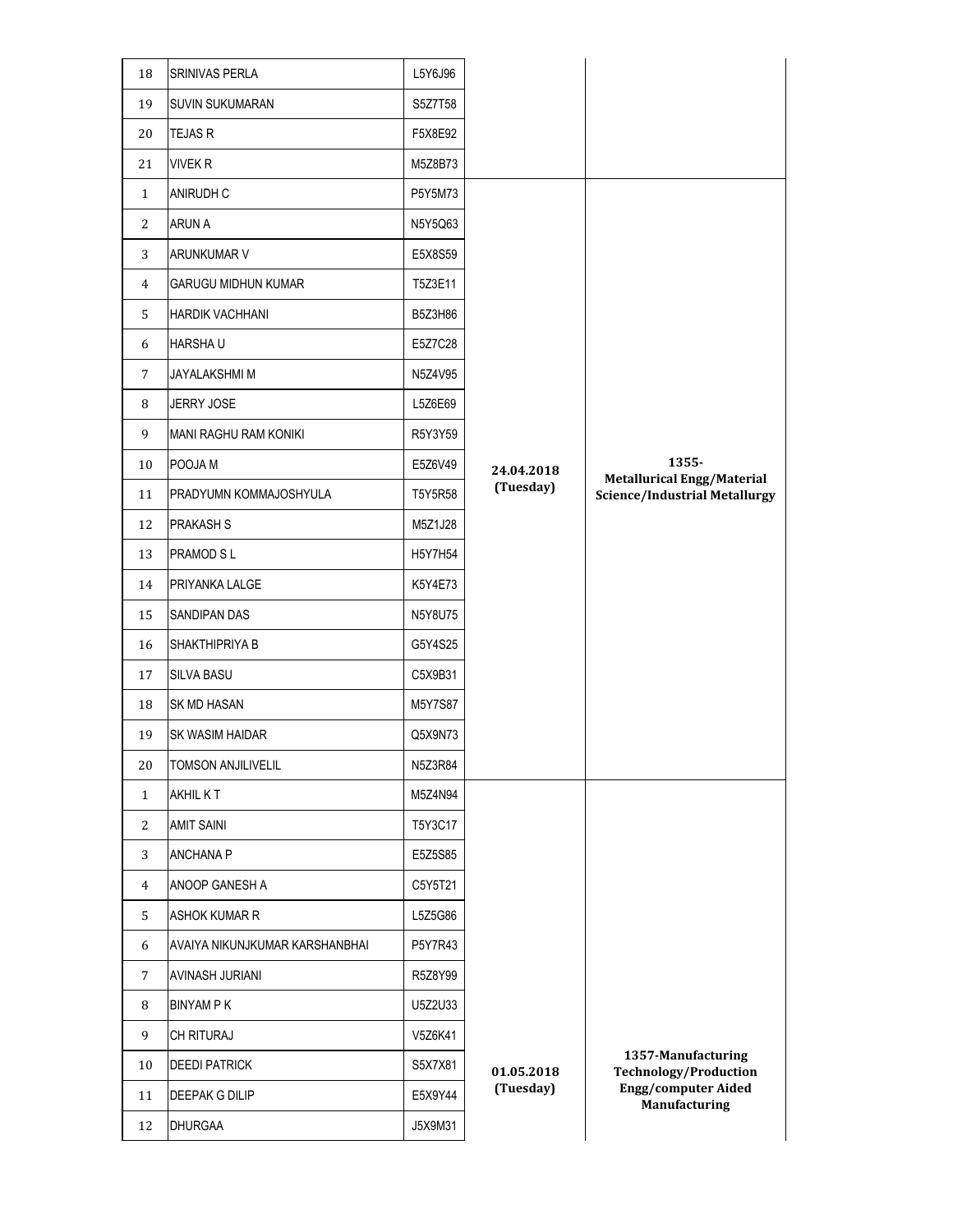| 13             | <b>HARIKRISHNAN CL</b>      | B5Z7H23        |                           |                         |
|----------------|-----------------------------|----------------|---------------------------|-------------------------|
| 14             | JINO P SEBASTIAN            | U5Z5P38        |                           |                         |
| 15             | <b>KARJAGI KIRAN SURESH</b> | M5Y1H18        |                           |                         |
| 16             | MAXWELL REJIL C             | V5Y5V85        |                           |                         |
| 17             | RISHABH SHRIVASTAVA         | E5Y5W56        |                           |                         |
| 18             | <b>SHYAM SANKAR</b>         | N5Z6Y73        |                           |                         |
| 19             | TONY M SHAJU                | W5Y9K72        |                           |                         |
| 20             | <b>VIVEK S</b>              | G5Y8V91        |                           |                         |
| 1              | ANOOP JOHNY                 | V5Y6L88        |                           |                         |
| $\overline{2}$ | <b>ARON GNANAMANI G</b>     | H5Y2Y31        |                           |                         |
| 3              | <b>BARANI J</b>             | H5Z3V74        |                           |                         |
| 4              | DANISH MUHAMMED E V         | E5Z8T54        |                           |                         |
| 5              | ELDHOSE P ALIYAS            | G5Z7G41        |                           |                         |
| 6              | <b>JAISE J</b>              | T5Y3G26        |                           |                         |
| 7              | <b>KARTHIK ROHIL</b>        | T5Y5P22        |                           |                         |
| 8              | <b>LAL SANKAR V</b>         | L5Z7L91        |                           |                         |
| 9              | MURALITHARAN T              | P5Z2Z33        | 02.05.2018<br>(Wednesday) | 1354- Industrial Safety |
| 10             | PRASHANT SRIVASTAVA         | R5Z2B41        |                           |                         |
| 11             | <b>RAGUL S</b>              | P5X9M25        |                           |                         |
| 12             | <b>RAMVIGNESH R</b>         | L5Y7W38        |                           |                         |
| 13             | REJOY VARGHESE              | G5X9L94        |                           |                         |
| 14             | SHAFEEK AMBOOKADAN          | E5Y4L56        |                           |                         |
| 15             | <b>SUCHEENDRAN MK</b>       | L5Z2M76        |                           |                         |
| 16             | <b>SURENDAR V</b>           | M5Z4T76        |                           |                         |
| 17             | <b>VENKATACHALAM P</b>      | G5Y3W51        |                           |                         |
| $\mathbf{1}$   | AADARS M S                  | R5Y8X49        |                           |                         |
| $\overline{2}$ | <b>ANOOP VELLACHERI</b>     | J5Z7Q82        |                           |                         |
| 3              | <b>BALAKANDEEBAN S</b>      | B5Z8F63        |                           |                         |
| 4              | <b>BIBIN NINAN</b>          | K5X8B76        |                           |                         |
| 5              | DEVAPRASANNA P              | P5Z2P72        |                           |                         |
| 6              | <b>GIRISH I</b>             | S5Y2G71        |                           |                         |
| 7              | <b>MALARARASAN E</b>        | K5Y3A99        |                           |                         |
| 8              | <b>MANESH K</b>             | K5Y6V35        | 03.05.2018                | 1354-Industrial Safety  |
| 9              | MUHAMMADH THARIQ AZEEZ A    | B5Y3U42        | (Thurdsay)                |                         |
| 10             | NAMEER N K                  | <b>B5Y6U89</b> |                           |                         |
| 11             | NANDAMURI CHANDRA SEKHAR    | S5Y6R47        |                           |                         |